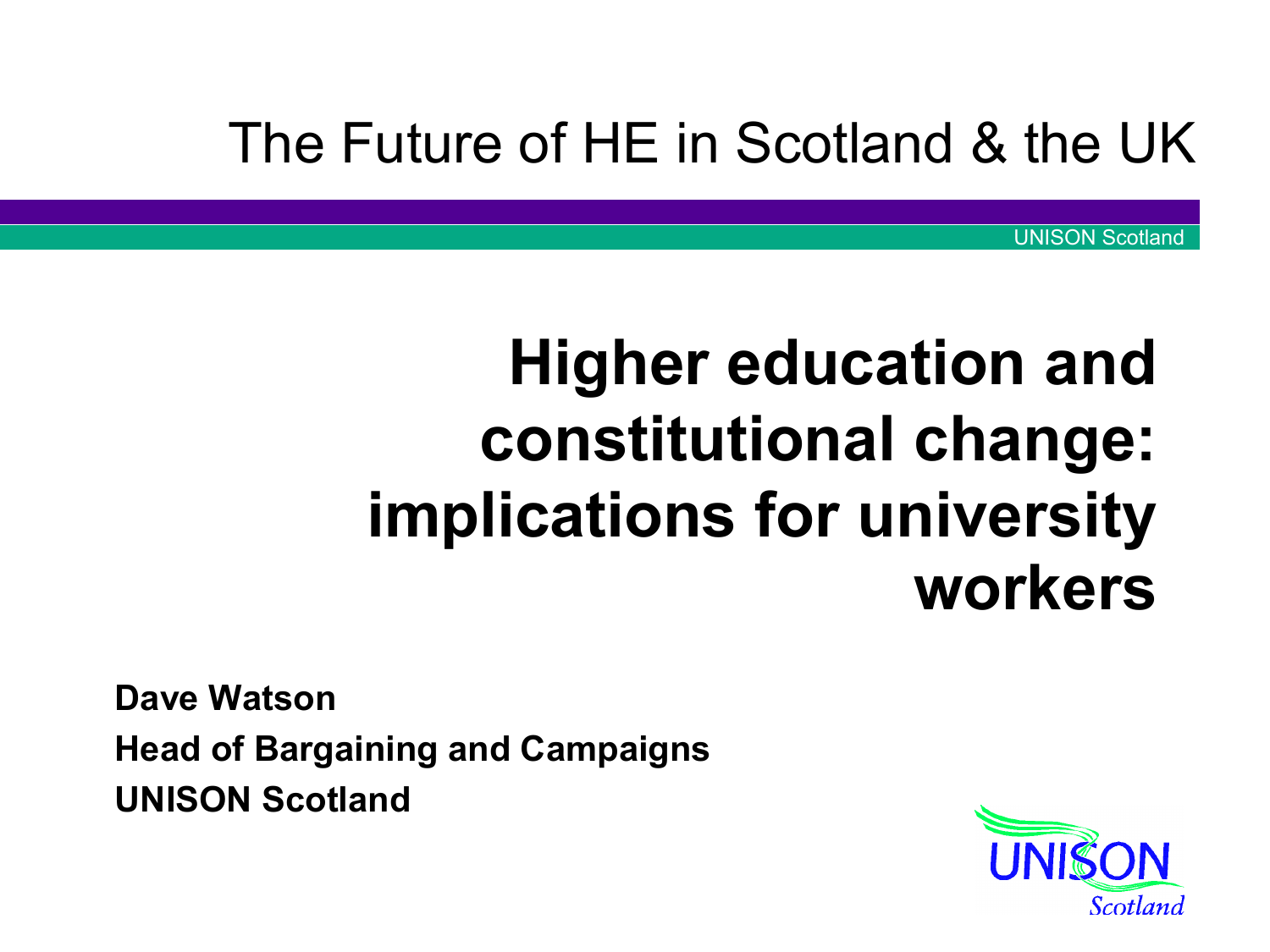#### UNISON approach to constitutional change

- $\triangleright$  Not joined either campaign
- $\triangleright$  Define Scotland we want then powers
- $\triangleright$  Two major publications
	- **❖ Fairer Scotland**
	- **❖ Fairer Scotland Devolution**
- Challenged claims of both campaigns
- Consult members

Christie Commission '*This country is a paradoxical tapestry of rich resources, inventive humanity, gross inequalities, and persistent levels of poor health and deprivation.'*

Policy lens - tackling inequalities, poor health and deprivation



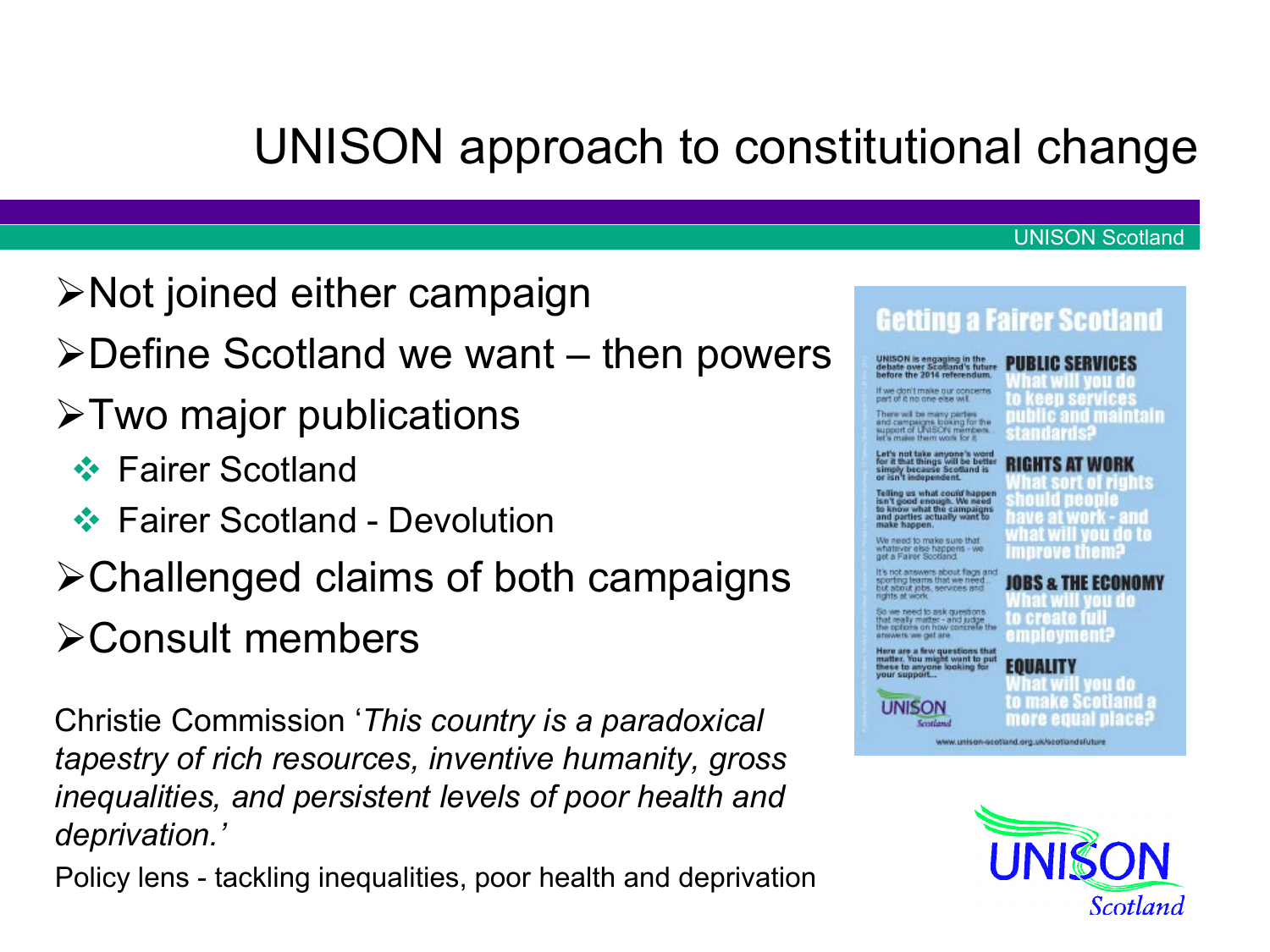# A Fairer Scotland



- Creating sustainable economic growth together with social justice
- $\triangleright$  A political process that recognises that social dialogue and consensus is the most effective way of improving Scotland
- Ending poverty, particularly for children, older persons and those in work
- $\triangleright$  Reducing health inequalities and increasing healthy life expectancy
- $\triangleright$  Building social cohesion through a more equal society in which each citizen is afforded equal respect, security and chances in life, regardless of background
- $\triangleright$  A greener Scotland that recognises that our future wellbeing is dependent on changing our relationship with the environment
- $\triangleright$  A voice for peace and justice in the world without nuclear weapons
- *Role of public services (including education) in reducing inequality*



UNISON's contribution to the debate about Scotland's future before the 2014 referendum

The debate on Scotland's constitutional future is only likely to deliver concrete benefits for working people if we ensure that our concerns and priorities are placed at its very heart

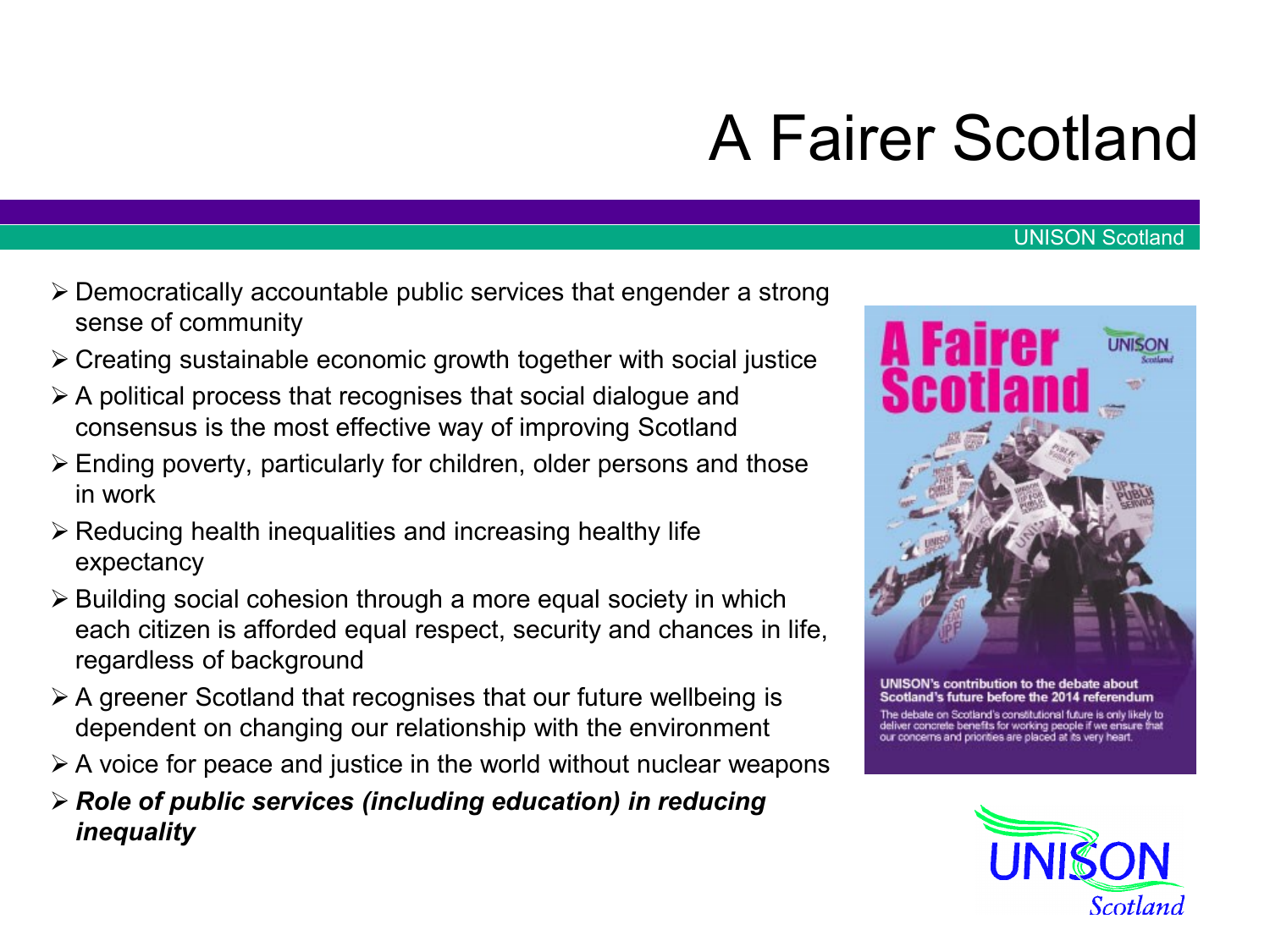# A Fairer Scotland - Devolution

- **≻Subsidarity**
- **≻Fiscal powers** 
	- $\triangleq$  Income and Property taxes devolved
	- **◆ Business and consumption reserved**
- Non-fiscal powers
	- **◆ Public service pensions**
	- **❖** Data and consumer protection
	- **❖ Competition policy**
	- **❖ Labour market including health and safety**
	- **Equal opportunities**



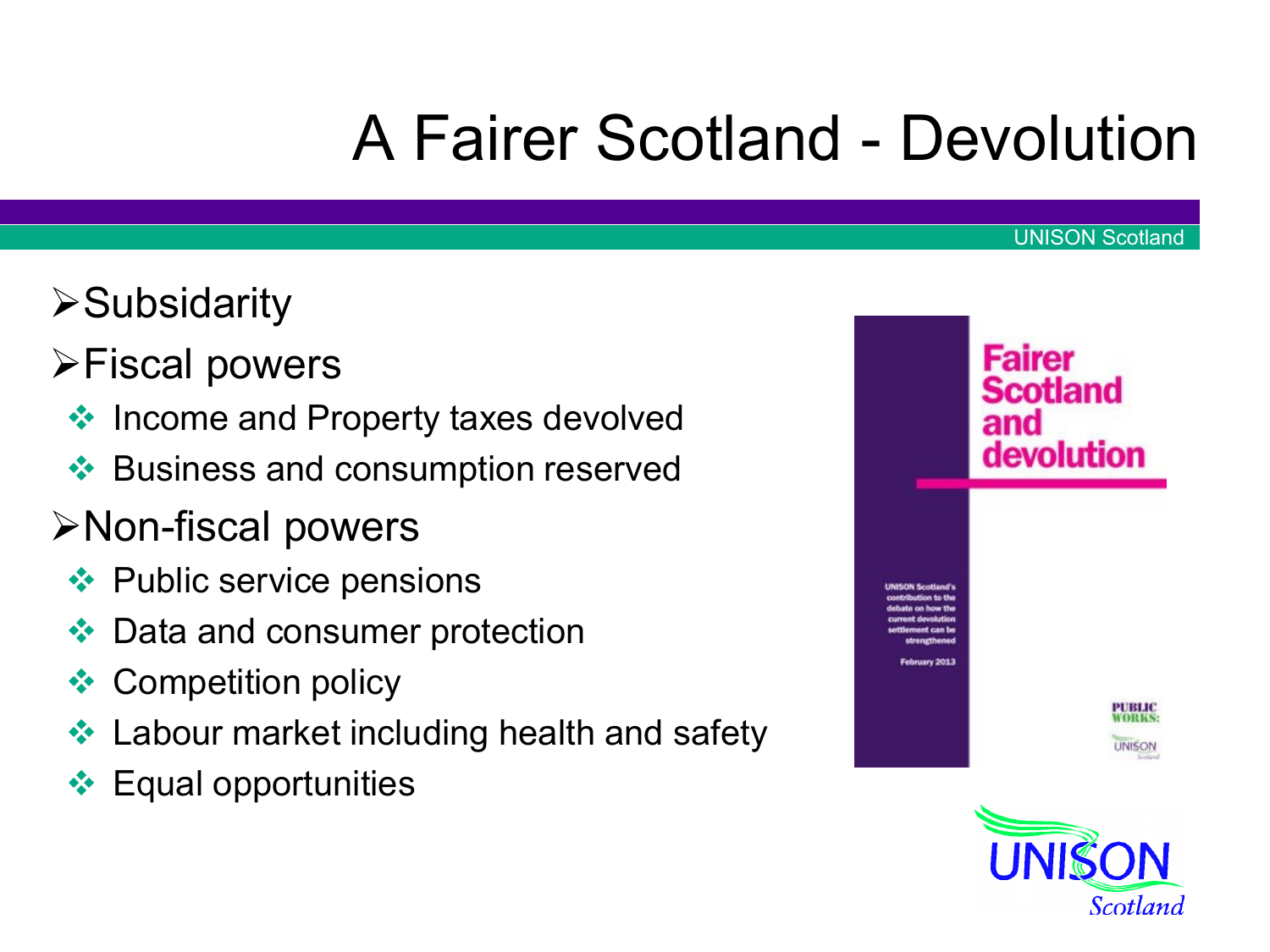## Funding

- Great university tradition and 40k overseas student experience
- Support public funding contrast with English marketisation
	- ◆ But limited impact on access for disadvantaged students (FE funding)
- $\triangleright$ Impact of independence on level of funding
	- **Example 25 Feraudion Spending impact and university squeeze?**
	- $\cdot\cdot\cdot$  rUK student charging legal? End of free tuition?
	- ◆ Research grant impact. 'Common research area' UK agreement?
		- $\blacksquare$ (BIS paper 8% of GDP but gets 13% funding, UK charities research funding)
- **◆ Balanced by a better immigration policy?**
- At very least some uncertainty over funding

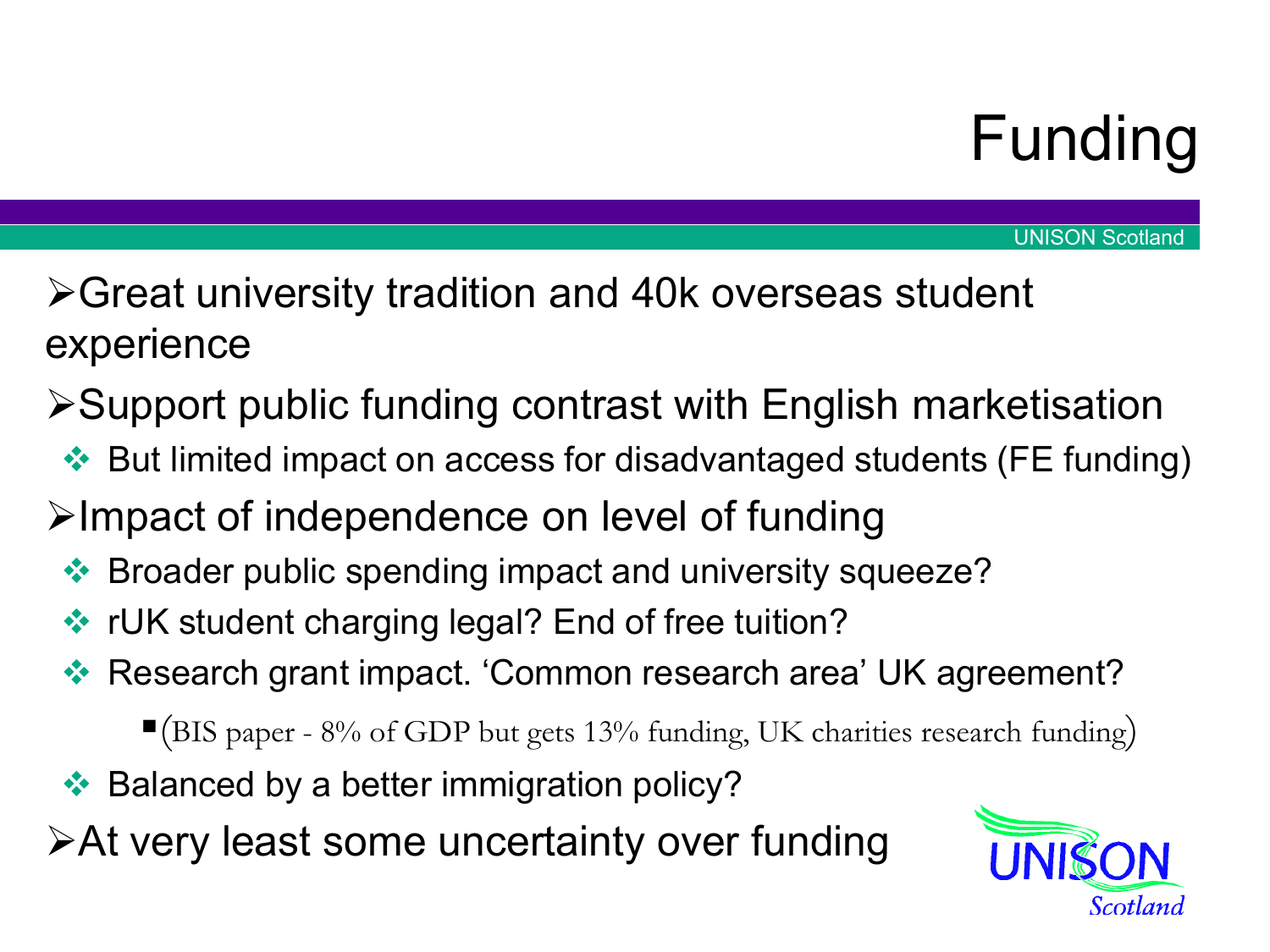# Pay and Conditions

- 21,720 non-academic staff in Scotland plus atypical staff
	- **Eace of universities and foundation of high quality learning**
- Bargaining at UK level Scottish bargaining structure?
- $\blacktriangleright$  Low pay and Living wage
- Gender pay gap at 14.4%
- Zero-hours and casualisation
- $\triangleright$  In-house services
- $\triangleright$ Impact of funding pressures
	- Currently: £1bn surplus, staff costs falling % income, top pay

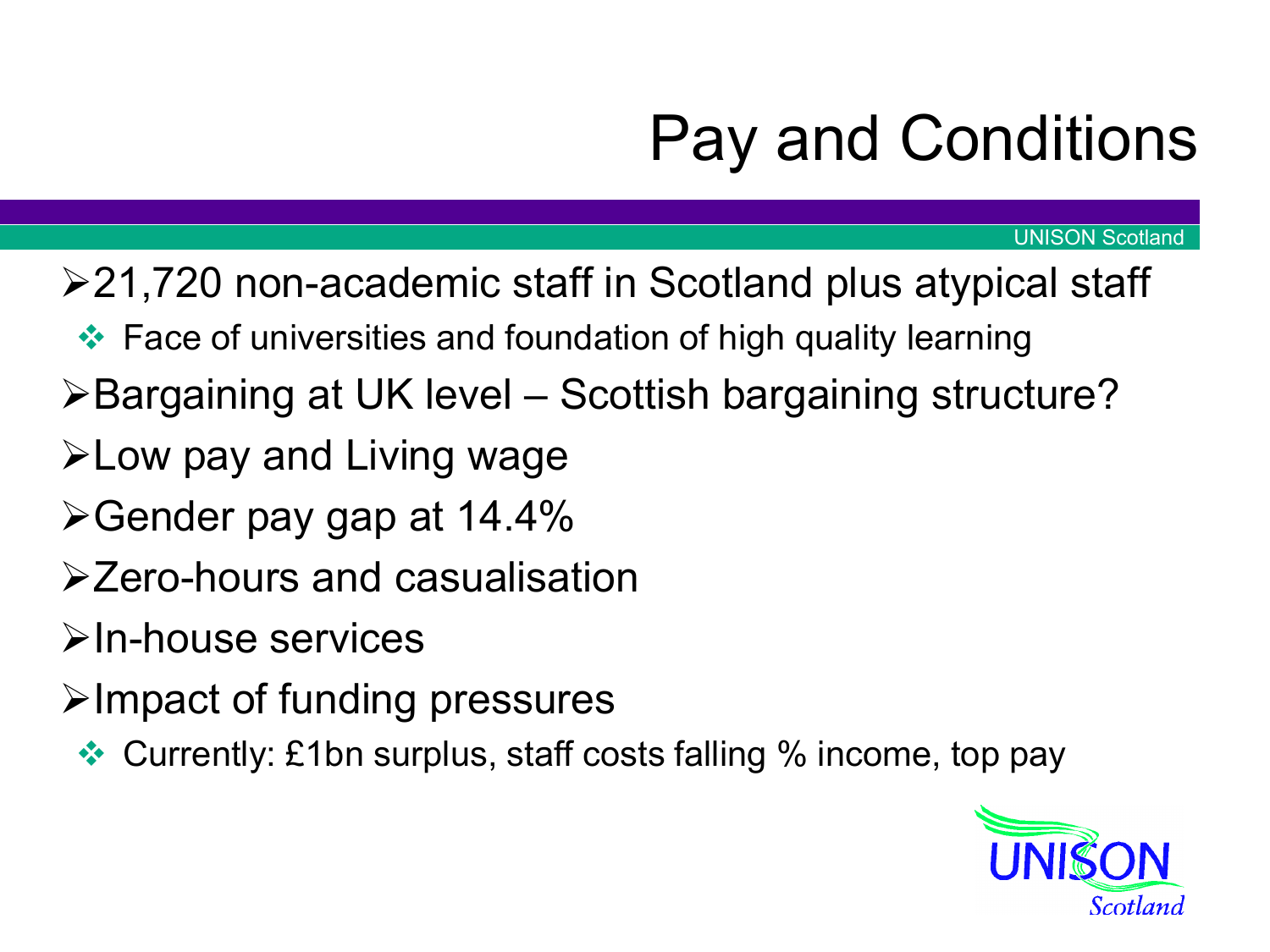### Pensions

UNISON Scotland

#### UK-wide Universities Superannuation Scheme (USS)

- **<del>❖</del> £9.8bn 'deficit' IORP Directive, solvent cross borders**
- ◆ Could split, but cost because bigger pension funds better
- **❖** Transitional arrangements negotiated?
- Smaller university schemes already struggling
- LGPS limited impact. Already Scottish scheme

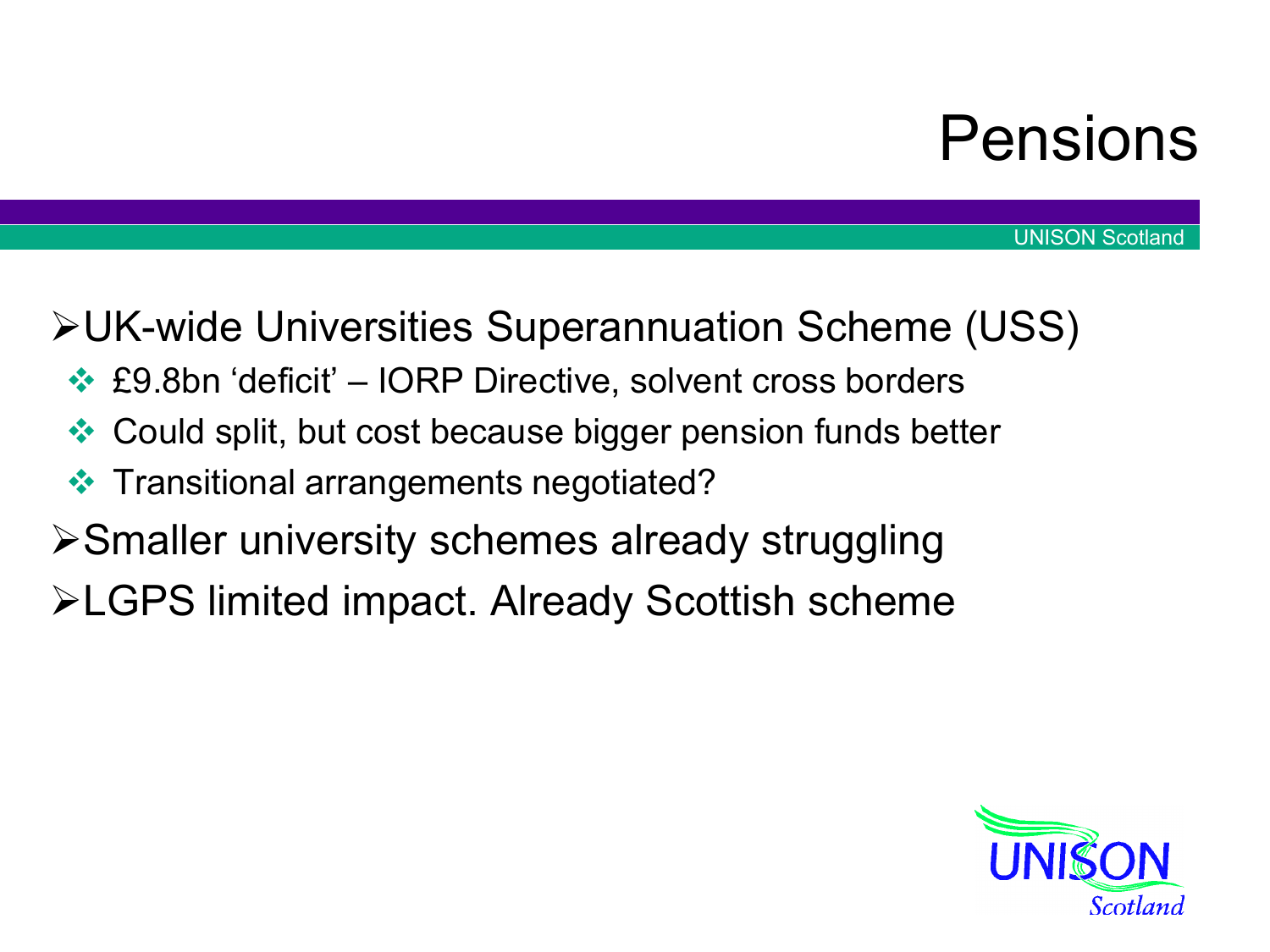### Governance

- Fairer Scotland democratic accountability
- Universities fall somewhat short of standard
- $\leftrightarrow$  Highlighted particular failings in submissions
- Poor governance leads to capture by managerial elites
- Appointment and role of governors
- Worker representation
- Staff governance standard